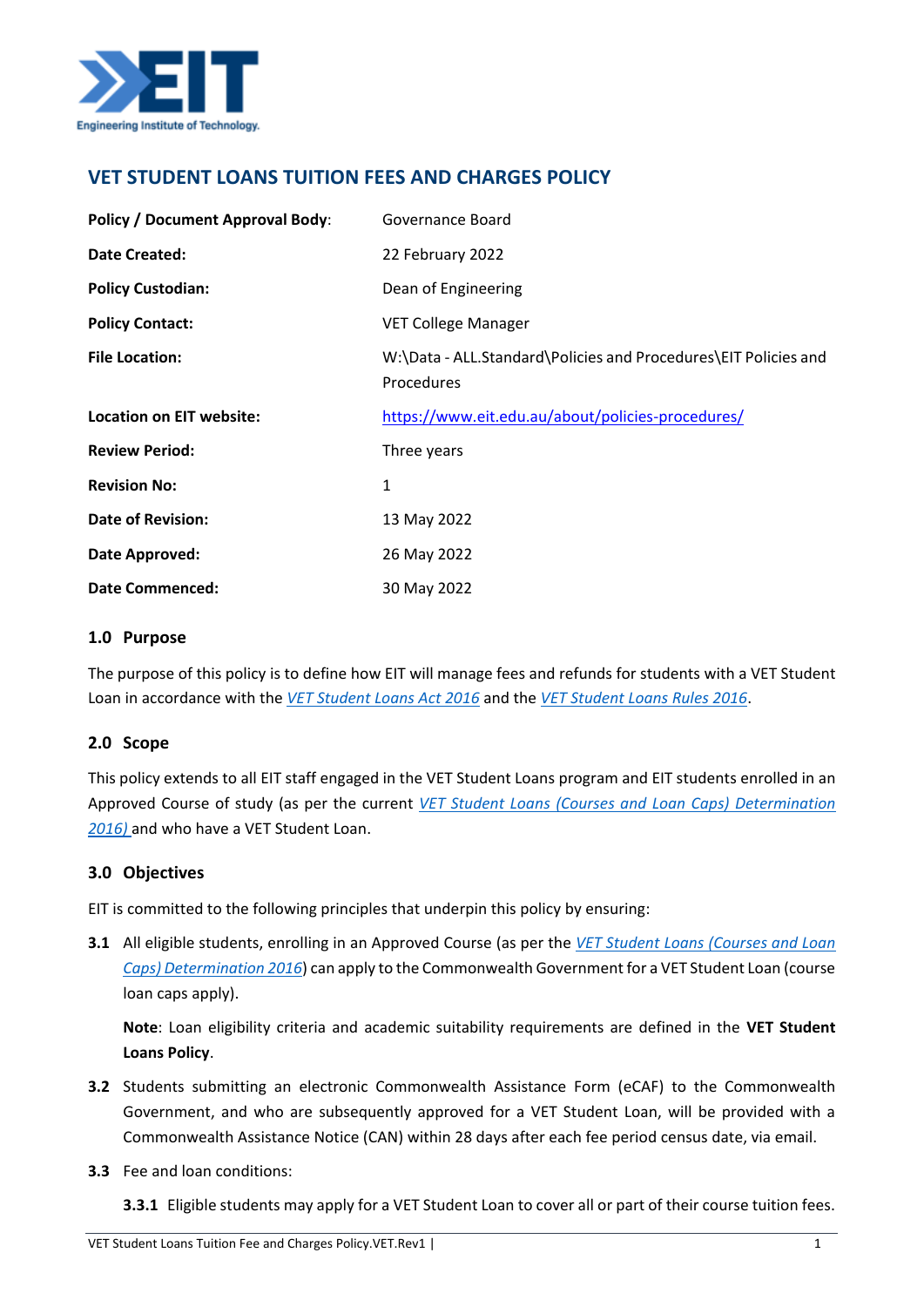

- **3.3.2** Students will be charged the same course fees regardless of their payment method. The Commonwealth Government applies a 20% loan fee to students who take out a loan.
- **3.3.3** A VET Student Loan forms part of a student's accumulated HELP debt. Once a student reaches the minimum income threshold, loan repayments become compulsory and are made through the Australian Taxation Office (ATO).
- **3.3.4** The student lifetime loan limit (renewable) and the repayment threshold are set by the Commonwealth Government and reviewed each year. These are published on the [StudyAssist](https://www.studyassist.gov.au/) website.
- **3.4** Tuition fees for VET Student Loan enrolments in EIT's VSL Approved Courses, will be distributed reasonably and proportionately across the full course duration, spread over a minimum of three fee periods.
- **3.5** Each fee period will contain at least one census date. The census date is the day a student incurs financial liability for the fee period. Students may cancel their enrolment on or before the census day without incurring tuition fees (or a HELP or VSL debt) for the course or the part of the course. A census date is set at no less than 20% into the duration of the fee period.
- **3.6** Students using a VET Student Loan will incur the debt for a fee period if they are still enrolled on the day after the census date, for the relevant fee period.
- **3.7** If there is a fee gap between the VSL loan cap, set by the Commonwealth Government, and the course tuition fees charged by EIT for the Approved Course, the student will be required to pay the fee gap at least 14 days before the first census date.
- **3.8** All students enrolled on an Approved Course will be provided with a 'VET Student Loan Statement of Covered Fees' after enrolment, and before the first census date, whether they take out a VET Student Loan or not, and regardless of the student's location. This will show details of course tuition fees and state whether or not the student's enrolment is accepted on the basis that some or all of the tuition fees for the Approved course will be covered by a VSL.
- **3.9** All students enrolled on an Approved Course will receive a 'VET Student Loan Fee Notice' 14 days before each census date, whether they take out a VET Student Loan or not. However, this requirement does NOT include those students who clearly do not satisfy the citizenship and residency requirements, such as international students.

All unit/module enrolments in the fee period and their associated census dates will be outlined in the Fee Notice to ensure the student is fully aware of all the fee requirements for the Fee Period they are enrolled into.

**Note**: the 'VET Student Loan Statement of Covered Fees' and the 'VET Student Loan Fee Notice' may be issued at the same time for the first Fee Period.

**3.10** Students on an Approved Course and with a VET Student Loan will be sent a progress review form via the eCAF system at fixed points throughout the periods of study (February, June and October), and/or upon withdrawal or deferral from their course. Students will have fourteen (14) days to complete the progress review form. Failure to comply may result in VET Student Loan funding restrictions.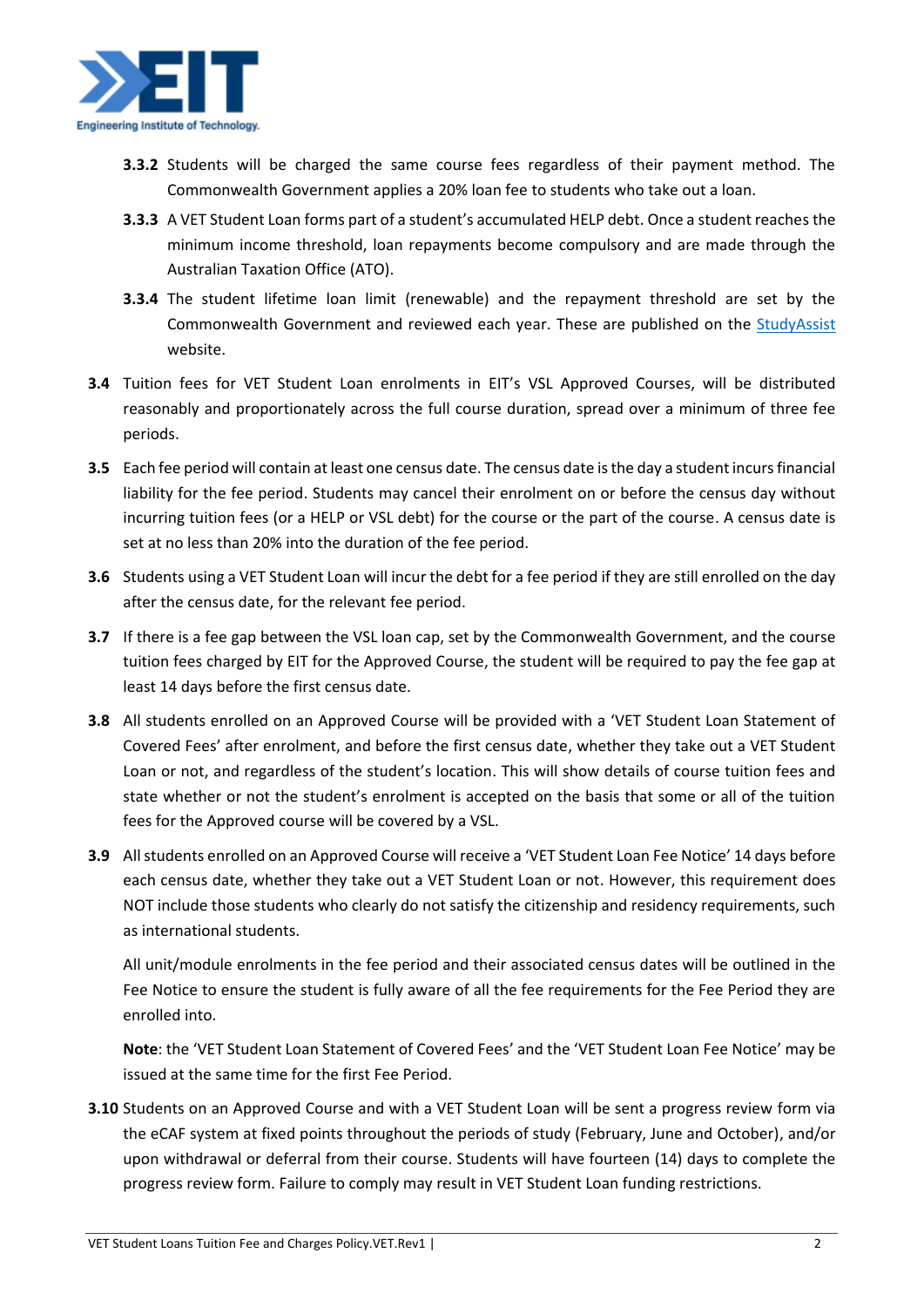

- **3.11** Course tuition fees and other non-tuition fee information will be available to students on EIT's website under each course. Fees for future periods of study are indicative only and are subject to change.
- **3.12** Non-Tuition fees are payable in advance and cannot be charged to a VET Student Loan.
- **3.13** Student liability data on a per unit/module basis will be reported to the Department by the monthly deadline of the 7<sup>th</sup> via the TCSI reporting system.

Additional reporting will be submitted to the Secretary on request, as per the *[VET Student Loans Act](https://www.legislation.gov.au/Details/C2021C00507)  [2016.](https://www.legislation.gov.au/Details/C2021C00507)* 

- **3.14** Students who are unable to continue their studies, will have options available to them. It should be noted that:
	- **3.14.1** It is a condition of enrolment that students fully participate in their studies or provide timely advice to EIT if they wish to withdraw or defer their studies in accordance with EIT's **VET Student Loans Withdrawal, Deferral and Cancellation Policy**.
	- **3.14.2** EIT will, to the best of its ability, contact all students who are not progressing through their course to ascertain their intentions.
	- **3.14.3** If the student cannot be contacted, EIT may cancel the enrolment, with the cancellation taking full effect 28 days after the student has been advised of the cancellation.
	- **3.14.4** The loan for the course tuition fees may be refundable after the census date if the student meets the conditions of 'Special Circumstances' or has not participated in the course, in accordance with EIT's **VET Student Loan Debt Review and Re-Credit Policy**.
	- **3.14.5** If the student has previously withdrawn and wishes to resume their studies, they must contact EIT to re-enrol into the course.
	- **3.14.6** If a student withdraws from an approved course, or a part of an approved course, EIT will not (after the withdrawal) enrol the student in an approved course or a part of an approved course without the written permission of the student (which must be given after the withdrawal).

Please also refer to the **VET Student Loans Withdrawal, Deferral and Cancellation Policy** and the **VET Student Loan Debt Review and Re-Credit Policy**.

- **3.15** Students withdrawing from an Approved Course or part of an Approved Course should do so in accordance with **VET Student Loans Withdrawal, Deferral and Cancellation Policy.**
- **3.16** All students have the opportunity to apply to have their VET Student Loans balance re-credited if they withdraw from a course or part of a course after the census date or have been unable to successfully complete the requirements of the course or part of a course and believe this was due to special circumstances. Please refer to the **VET Student Loan Debt Review and Re-Credit Policy**.
- **3.17** EIT may vary tuition fees for an approved course, or part of an approved course, only if the variation:
	- occurs before the published census date for the course, or part of the course, and
	- does not disadvantage a student enrolled in, or seeking to enrol in the course, or part of the course, and
	- is necessary to correct an administrative error or to deal with a change in circumstances.

If EIT varies the tuition fees for an approved course, or part of an approved course, EIT will prominently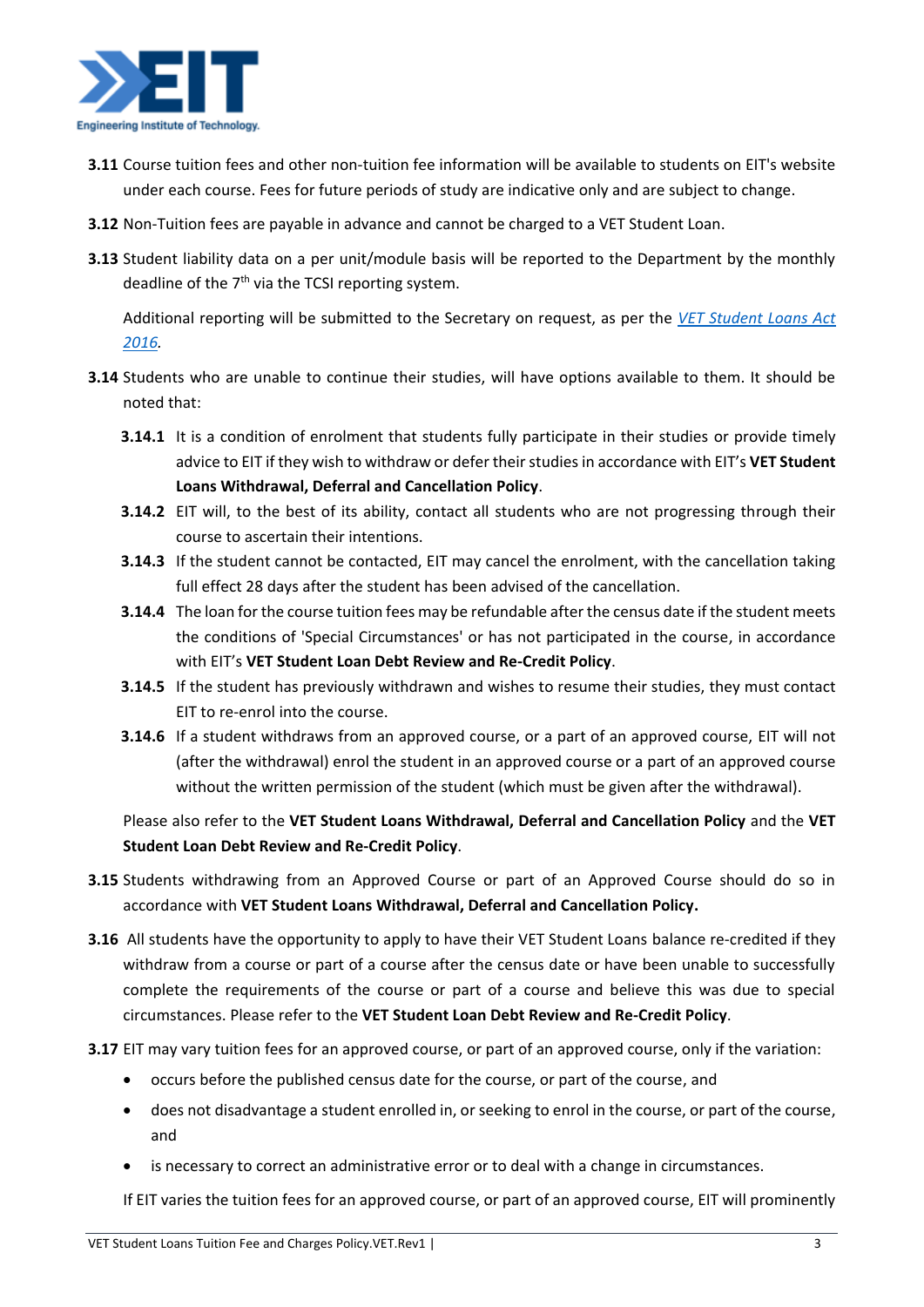

publish on its website, as soon as practicable, the tuition fees as varied in accordance with Section 50 of the *[VET Student Loans Act 2016](https://www.legislation.gov.au/Details/C2021C00507)*, so that the fees are easily accessible without provision of login information.

**3.18** Approval from the Secretary will be sought for any variation in published student tuition fees that will disadvantage students (such as an increase in fees) enrolled in, or seeking to enrol in that course or part of the course. Any such variations will not be introduced until EIT has obtained written approval.

# **4.0 Definitions**

### **Please refer to the EIT Glossary that can be found** [here](https://eittraining.sharepoint.com/:b:/s/Staff-Compliance/EeBnHnTEfcRCirh1yA9kvWIBKPUOp3a2M1STwFM8CBxU3g?e=N7Oshk) **for all definitions used in this document.**

### **5.0 Related Documents:**

- EIT04 Accurate and Accessible Information Policy.VET
- EIT05 Learners are Informed and Protected Policy.VET
- EIT06 Complaints Policy.VET
- Fair Treatment and Equal Opportunity Policy.DS
- Privacy Policy.DS
- Tuition Protection Policy
- VET Student Loans Policy
- VET Student Loans Debt Review and Recredit Policy
- VET Student Loans Withdrawal, Deferral and Cancellation Policy

## **6.0 Related Legislation**

- *Age Discrimination Act 2004 (Cwth.)*
- *[Australian Human Rights Commission Act 1986](https://www.legislation.gov.au/Details/C2021C00559) (Cwth.)*
- *[Disability Discrimination Act 1992](https://www.legislation.gov.au/Details/C2018C00125) (Cwth.)*
- *[Equal Opportunity Act 1984 \(WA\)](https://www.legislation.wa.gov.au/legislation/statutes.nsf/law_a253.html)*
- *[Fair Trading Act 2010 \(WA\)](https://www.legislation.wa.gov.au/legislation/statutes.nsf/law_a146804.html)*
- *[Privacy Act 1988](https://www.legislation.gov.au/Details/C2021C00452) (Cwth)*
- *[Racial Discrimination Act 1975 \(Cwth.\)](https://www.legislation.gov.au/Details/C2016C00089)*
- *[Sex Discrimination Act 1984](https://www.legislation.gov.au/Details/C2021C00420) (Cwth.)*
- *[Standards for Registered Training Organisations \(RTOs\) 2015 \(Cwth.\)](https://www.legislation.gov.au/Details/C2022C00004)*
- *[VET Student Loan Act 2016 \(Cwth.\)](https://www.legislation.gov.au/Details/C2021C00507)*
- *[VET Student Loan Rules 2016 \(Cwth.\)](https://www.legislation.gov.au/Details/F2022C00202)*
- *[Vocational Education and Training Act 1996 \(WA\)](https://eittraining-my.sharepoint.com/personal/christine_jones_eit_edu_au/Documents/Forms%20and%20Documents/1-Templates/Vocational%20Education%20and%20Training%20Act%201996)*